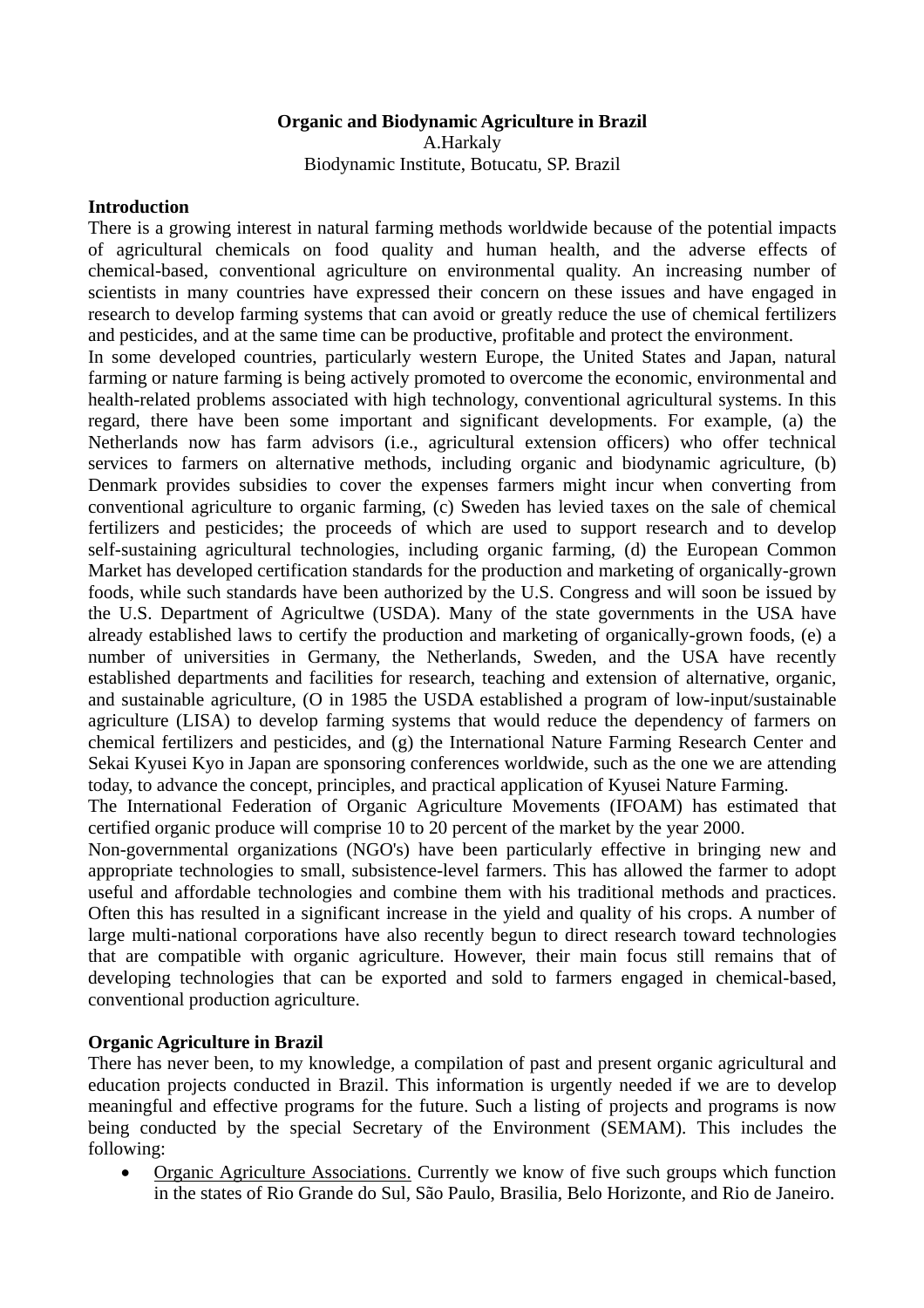- Non-Governmental Organizations. At a recent meeting sponsored by SEMAM in Brasilia more than 70 NGO's were represented. They were mainly involved in assessing the problems and needs of small farmers and developing methods and technologies to enhance organic farming. It is estimated that there are more than 200 NGO's now operating in Brazil.
- Small Farmer's Groups. Because of their prior association with NGO's, small farmers have begun to organize themselves into groups to exchange ideas, methods, and technologies on organic farming, and to discuss common problems and solutions.
- Private Farm Enterprises. Some farmers, after accumulating a broad knowledge of practical organic farming, become affiliated with organic farmers associations or cooperatives and help to develop agricultural production systems for local, regional and international export markets.
- Agricultural Universities. A number of our state universities have started to offer students at least an introductory course and some practical knowledge on organic farming, It is likely that such efforts will expand in the future because of increasing concern for food safety, natural resource degradation, and environmental quality.

It is virtually impossible to know exactly how many farms in Brazil today are practicing organic farming. However, an estimate by the Biodynamic Institute indicates that there are probably about 250 farms of all sizes currently involved in organic agriculture. In August 1991, the Editora Abril issued the Manual de Agricultura Organica which described some farmer's experiences with organic farming. This publication is not a complete listing of projects on organic farming, but it describes only those projects that have been well-publicized at the national level. The fact is that a wide range of products are being produced organically in Brazil today (i.e., without the application of chemical fertilizers and pesticides) both on a small and large scale, including grapes, potatoes, tomatoes, cereals, spices, cocoa and coffee. Nevertheless, many technical problems still exist and must be solved.

# **The Sociopolitical Situation**

Despite our enthusiasm for the successful developments in organic farming in Brazil, many of us in agriculture are deeply concerned about the situation of landless farmers who are driven by desperation to encroach upon lands they do not own and attempt to produce food. Most of us would like to see our government establish policies that would allow the development of a more socially-just agriculture. The best advice we can give to the Brazilian authorities in charge of extension and land occupation programs is:

- Expand the resources reserved for this program so that the situation can be resolved properly and with due consideration for the landless farmers.
- Emphasize the use of organic farming methods and techniques which are less destructive of the environment and less exploitive of soil and water resources. Organic farming would be much more efficient and sustainable for small-scale producers.

In providing assistance to small farmers for establishing an organic farming production system, we must not overlook an important consideration. Such farmers will invariably lack the necessary expertise, resources, and infrastructure for production. In such cases, it is highly advisable to contact the local NGO to provide the farmer with the necessary legal, social, and technical assistance.

## **The Vital Requirement: A Fertile and Productive Soil**

The most important requirement for successful organic farming is to maintain an adequate balance and availability of plant nutrients in the soil. All other considerations are inconsequential, because soil fertility is the vital prerequisite for the health, nutrition, growth and yield of plants. Soils of chemical based, conventional farming systems are almost always in a state of negative nitrogen balance from intensive production of crops with a high N requirement. Thus, despite the application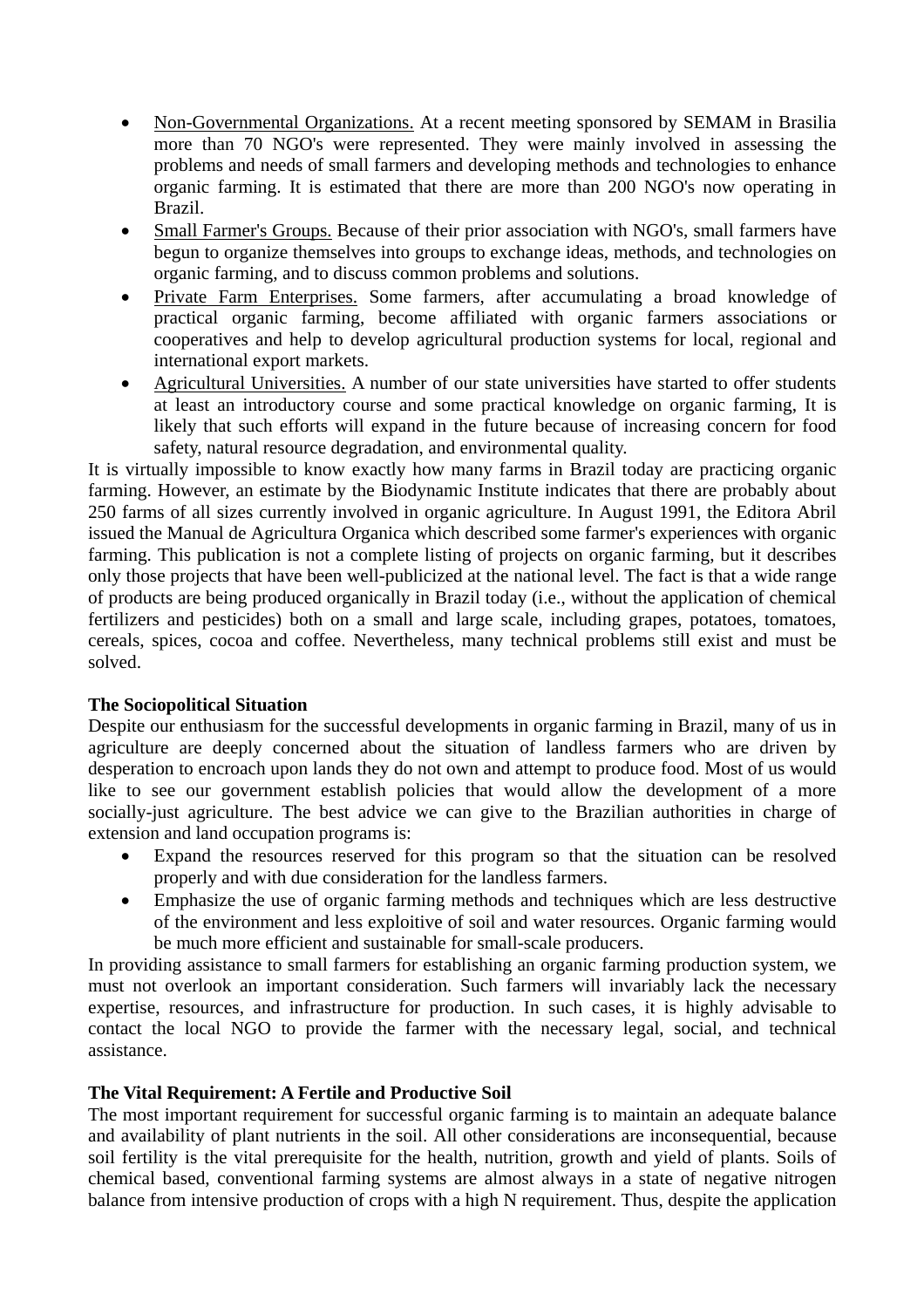of chemical N fertilizer there is usually an inadequate supply of available N. On the other hand, the soils on most organic and biodynamic farms are generally in a state of positive N balance because certain crops are grown in rotation that can fix atmospheric N. This is one of the basic differences between these two systems. It is indeed possible to farm success-fully without the addition of chemical fertilizers if certain principles are followed. The organic farmer must be knowledgeable about the nitrogen cycle and how it functions. He must realize that his soil N balance at any point in time will be the resultant of (a) N inputs from composts, crop residues, animal manures and N-fixing legumes, and (b) N outputs from the harvest of crops and sale of animals. Soil N losses can also occur from erosion and runoff of excessive rainfall.

Maintaining high levels of soil organic matter is particularly essential to maintaining a positive soil N balance. Maintaining an adequate level and availability of two other macronutrients, i.e., phosphorous (P) and potassium (K), in organically-farmed soils is often difficult. These two nutrients can be supplied only by application of P and K bearing mineral materials (e.g., bone meal, rock phosphate and greensand), and then recycling them in a virtually closed farming system. We need to develop low-cost methods and practices for managing and recycling plant nutrients on organic farms that will enable the farmer to increase the nutrient use efficiency of his production system.

The principle of biological N-fixation by leguminous crops is absolutely vital to organic and biodynamic farming. Some very valuable research has been done by Brazilian scientists in developing methods and technologies for using (a) free living, nitrogen-fixing bacteria, and (b) symbiotic nitrogen-fixing bacteria as legume seed inoculants. Much of the practical knowledge on using these important organisms in organic farming systems has been developed at our Biodynamic Institute.

One of the most important on-farm practices that will help to maintain a productive and stable organic farming operation is that of composting organic wastes from both animal and vegetable sources. Simple and practical composting methods can transform organic wastes into valuable biofertilizers and soil conditioners for improving and maintaining soil fertility and productivity. Farmers need to be instructed in the principles of on-farm composting with proper consideration for those factors that govern the composting process, e.g., the moisture content and carbon to nitrogen (C:N) ratio of the composting biomass. Instructions on composting are available to farmers through local and regional NGO's and the Biodynamic Institute.

## **Future Priorities**

In view of the accumulated indigenous knowledge from traditional agricultural systems, combined with that from more sophisticated laboratory and field research studies, it should be possible to establish organic agriculture on a practical basis anywhere in the world. What is needed is a network of regional institutions where the practical knowledge and scientific research can be developed into sustainable production systems. Our greatest need is for well-trained and dedicated agronomists with a wide understanding of the biological and agronomic interactions of tropical farming systems to promote change.

We also need to create a united education and technology transfer system where students, farmers, and technical experts can come together and share their ideas for improving all of the practical aspects of organic farming systems. This would also provide an opportunity for conventional farmers to learn about the advantages of organic agriculture and the stepwise process for converting to organic methods and practices with minimum risk. Government assistance for planning and implementing these programs is urgently needed and a coalition of organic agriculture organizations should actively seek such support at the earliest possible date.